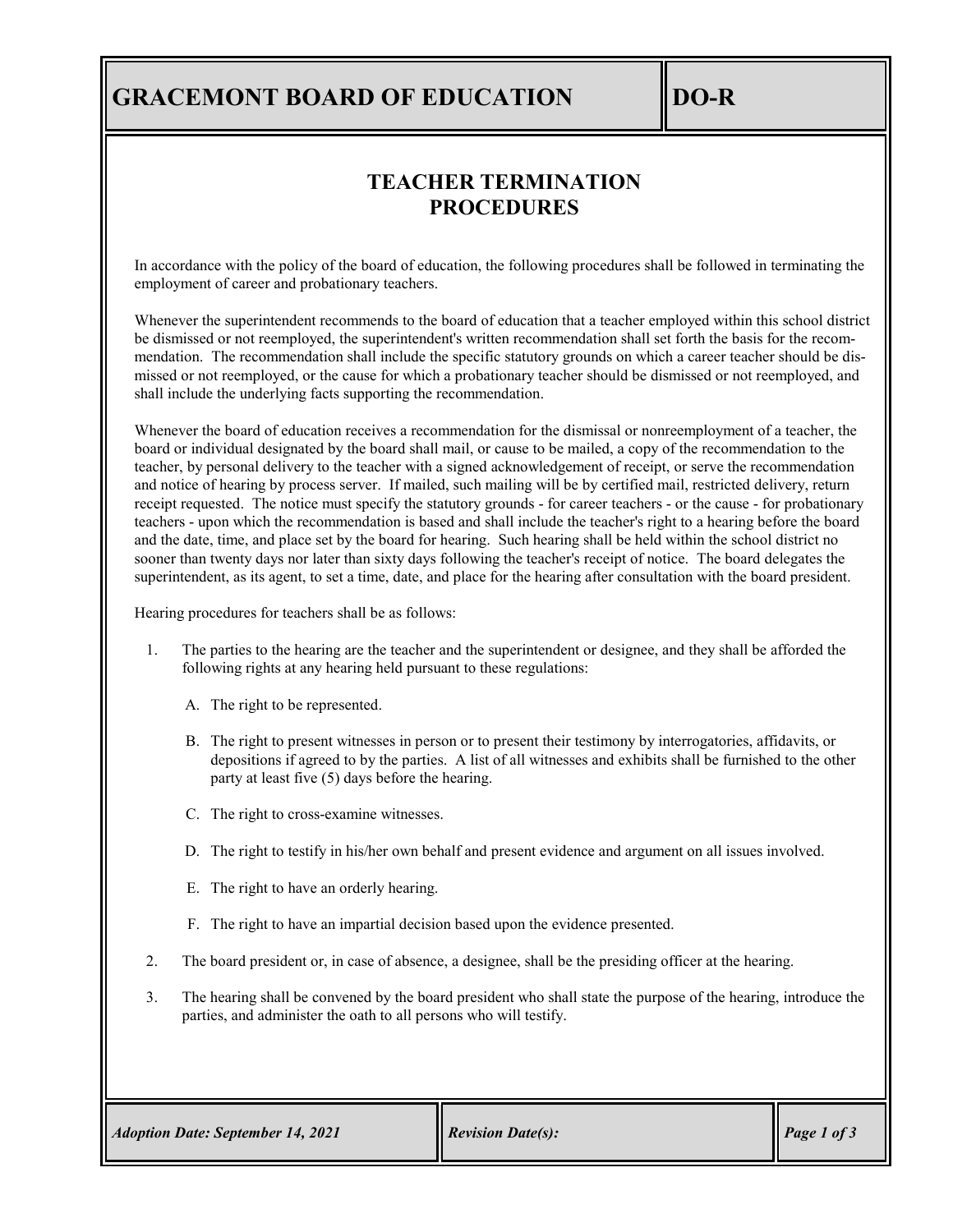# **GRACEMONT BOARD OF EDUCATION DO-R**

### **TEACHER TERMINATION PROCEDURES (Cont.)**

- 4. Upon the request of either party, the presiding officer may exclude from the hearing room the witnesses not at the time under examination, except that a party to the proceeding and his/her representative shall not be excluded.
- 5. At the hearing, the burden of proof shall be on the superintendent and the standard of proof shall be by a preponderance of the evidence.
- 6. The local board of education shall maintain such a record (including a tape or other electronic or digital recording of the hearing and any documents or evidence presented to the board) for two (2) years from the date of the hearing.
- 7. Informal disposition of any recommendation for dismissal or nonrenewal may be made by written stipulation, agreed settlement, consent order, or default.
- 8. The order of the procedures shall be:
	- A. Opening statement by the superintendent.
	- B. Opening statement by the teacher.
	- C. Presentation of the superintendent's evidence, followed by cross-examination of witnesses by the teacher.
	- D. Questions by the board members.
	- E. Presentation of the teacher's evidence, followed by cross-examination of witnesses by the superintendent.
	- F. Questions by the board members.
	- G. Presentation of rebuttal and surrebuttal evidence as necessary.
	- H. Closing argument by the superintendent.
	- I. Closing argument by the teacher.
	- J. Deliberation by the board members.
	- K. Vote by the board to accept or reject the superintendent's recommendation and recitation of findings of fact upon which the decision is based.
- 9. Presentation and consideration of evidence shall abide by the following: